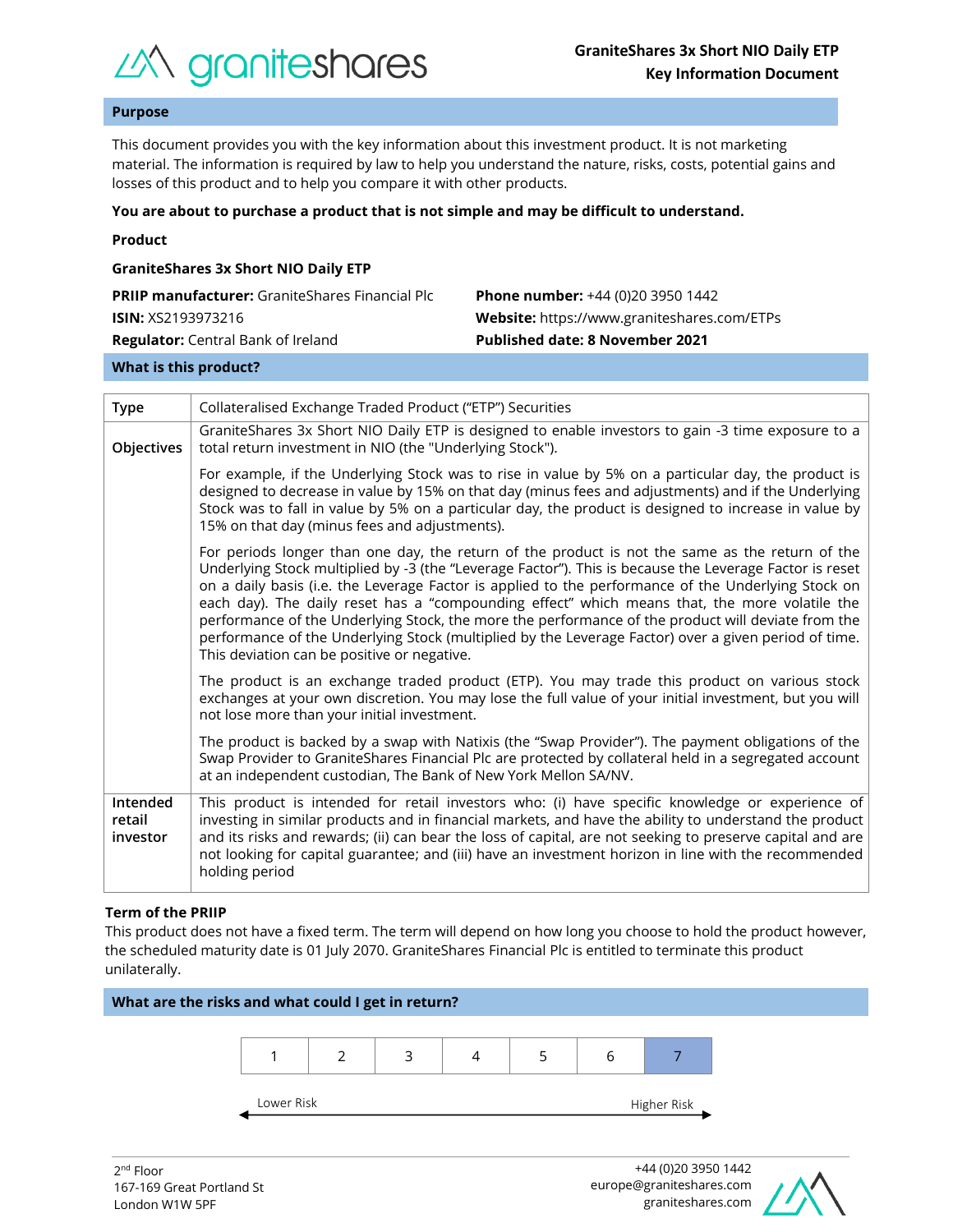# **GraniteShares 3x Short NIO Daily ETP Key Information Document**

What you might get back after costs | \$3023.45 Average return (%) and the set of the set of the set of the set of the set of the set of the set of the set of the set of the set of the set of the set of the set of the set of the set of the set of the set of the set of t

What you might get back after costs  $\sim$  \$7647.36 Average return (%)  $\sim$  23.50%

What you might get back after costs  $\vert$  \$10128.27





The risk indicator assumes you hold the product for 1 day. The actual risk can vary significantly if you hold the product for a longer timeframe and you may get back less. You may not be able to sell your product easily, or may have to sell at a price that significantly impacts on how much you get back.

The summary risk indicator is a guide to the level of risk of this product compared to other products. It shows how likely it is that the product will lose money because of movements in the markets or because we are not able to pay you.

We have classified this product as 7 out of 7, which is the highest risk class.

This rates the potential losses from future performance at a very high level, and poor market conditions are very likely to impact the performance. This product does not include any protection from future market performance, so you could lose some or all of your investment. If we are not able to pay you what is owed, you could lose your entire investment.

**Be aware of currency risk.** If you receive payments in a currency different to that of your home jurisdiction, the final return you will get will depend on the exchange rate between the two currencies. This risk is not considered in the indicator shown above.

**Investment \$10,000**

**Scenario**

**Unfavourable Scenario**

**Moderate** 

**Stress Scenario**

## **Performance Scenarios**

The figures shown include all the costs of the product itself but may not include all the costs that you pay to your advisor or distributor or broker. The figures do not take into account your personal tax situation, which may affect how much you get back.

This table shows the money you could get back over the recommended holding period, under different scenarios, assuming that you invest \$10,000.

The scenarios shown illustrate how your

investment could perform. You can compare them with the scenarios of other products. The scenarios presented are an estimate of future performance based on evidence from the past on how the value of this investment varies and are not an exact indicator. What you get will vary depending on how the market performs and how long you keep the investment. The stress scenario shows what you might get back in extreme market circumstances, and it does not take into account the situation where we are not able to pay **Scenario** Average return (%) and the set of the 1.30% **Favourable Scenario** What you might get back after costs  $\vert$  \$11179.26 Average return (%) and the set of the 11.81%

you.

## **What happens if GraniteShares Financial Plc is unable to pay out?**

The product is not protected by the Irish Deposit Guarantee Scheme or any other investor compensation or guarantee scheme. This means that if GraniteShares Financial Plc is unable to pay out, you may lose all of your investment. Since the ability of GraniteShares Financial Plc to pay out depends on receiving amounts due under the product from the Swap Provider, the Swap Provider provides assets daily to a segregated account as collateral for such obligations with a value equal to or in excess of the value of the daily price of the product. If the Swap Provider is unable to pay GraniteShares Financial Plc, its ability to pay out will be limited to the amounts realised from such collateral, as further explained in the Prospectus.

## **What are the costs?**

#### **Costs over time**

The Reduction in Yield (RIY) illustrates the impact the total costs you pay may have on your investment return.

The total costs take into account oneoff, ongoing and incidental costs.

The amounts shown here are the cumulative costs of the product itself, for the recommended holding period,

| Investment \$10,000             | If you cash in after one (1) day |  |
|---------------------------------|----------------------------------|--|
| <b>Total costs</b>              | \$2.15                           |  |
| Impact on return (RIY) per year | 785%                             |  |



One (1) day (Recommended holding period)